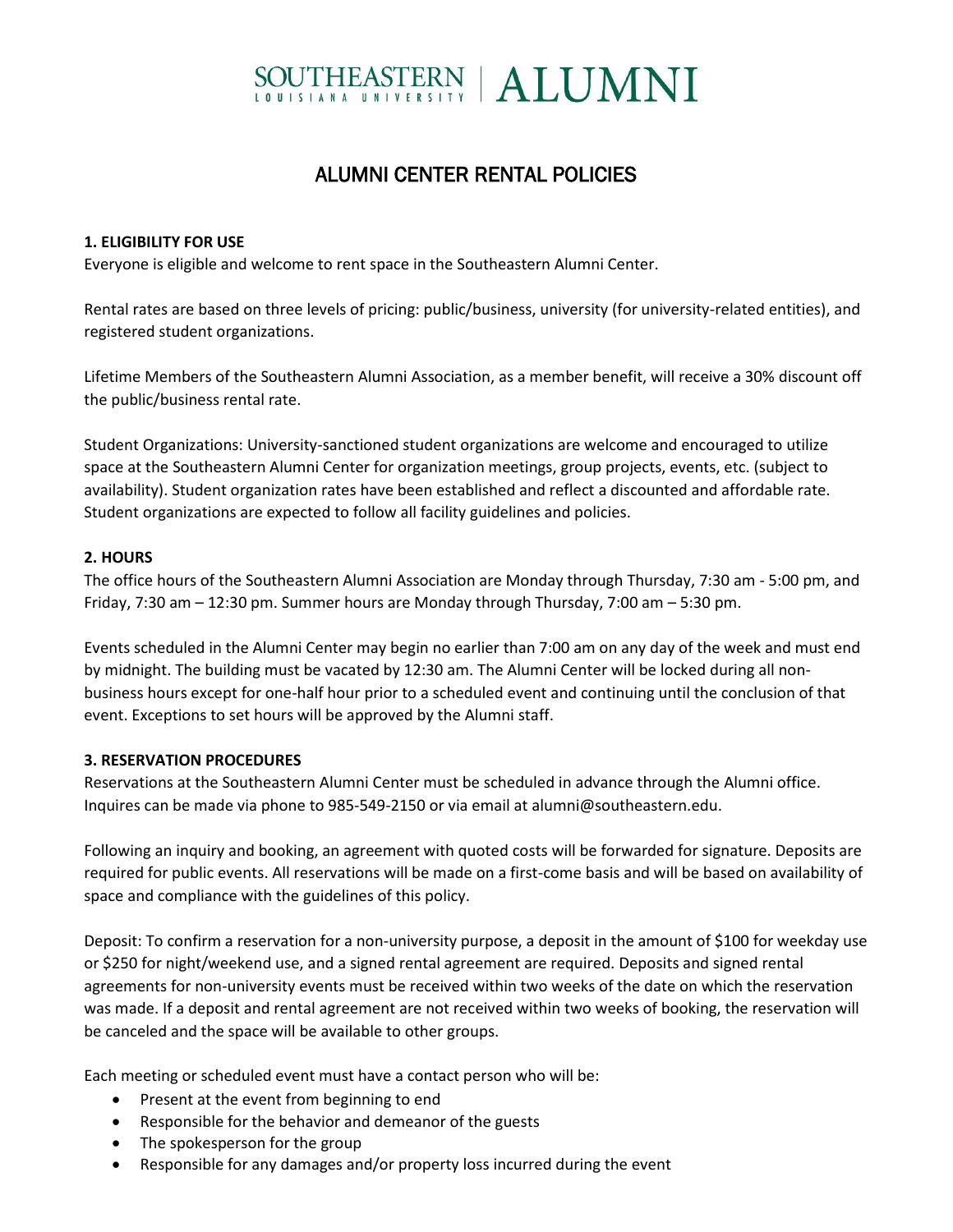Clean-up: All clients are responsible for leaving the Southeastern Alumni Center orderly after use and are responsible for any damages incurred. An additional clean-up charge may be assessed for spaces not left in a satisfactory condition, as determined by the Alumni staff and addressed in the rental contract.

Set-up and Staffing Policy: The Alumni staff will verify that there is adequate time and staffing to set up the requested event before it is confirmed and contracted.

The Alumni office will ensure that the contracted areas are set up to the client's specifications prior to the event at the time specified on the rental contract.

Setup requests must be made in advance with the Alumni office and must be finalized at least two weeks prior to the event date.

Additional fees may be charged for changing layout or equipment needs less than 24 hours prior to an event.

Restrictions: Some restrictions not listed may apply at the discretion of the Alumni office, but will be discussed beforehand with the client.

# **4. PAYMENTS & BILLING**

Acceptable forms of payment are credit card (Visa, Master Card, Discover, and American Express) or check. If paying by check, make payable to "Southeastern Alumni Association."

The total bill and/or the remaining balance is due five working days prior to the event. The client will be billed for any charges after payment has been received. Unpaid balances remaining after 30 days from the balance due date shall be subject to a late charge. Late charge is 1.5% per month. The Alumni office reserves the right to require additional deposits and credit references for clients using the Alumni Center.

#### **5. CANCELLATION POLICY**

Cancellations will be accepted provided that notification is given in writing to the Alumni staff. The Alumni office reserves the right to charge the client for any costs incurred prior to cancellation. Contact the Alumni Center staff for more information on cancellation fees.

#### **6. LIABILITY**

Each client shall indemnify and hold harmless the Southeastern Alumni Association, Southeastern Louisiana University, and the University of Louisiana System, State of Louisiana and its agents and employees against any and all damages, claims, liability due to loss of the property of others, or any other liability arising out of its use of the Southeastern Alumni Center.

#### **7. PARKING**

Parking is available in the Alumni Center parking lot in front of and west of the Alumni Center and will be discussed with the client during the rental process. If other events are being held at the University Center, and/or other entities occupying the parking lot for events, parking will be available on a first-come basis.

#### **8. EQUIPMENT & LINEN RENTAL**

Audio-visual equipment and white linens are available for rent through the Southeastern Alumni Center. Arrangements for these rental items must be made in advance, preferably at the time of the reservation. Alumni staff will be responsible for basic equipment setup but cannot guarantee that anyone would be on hand for technical support.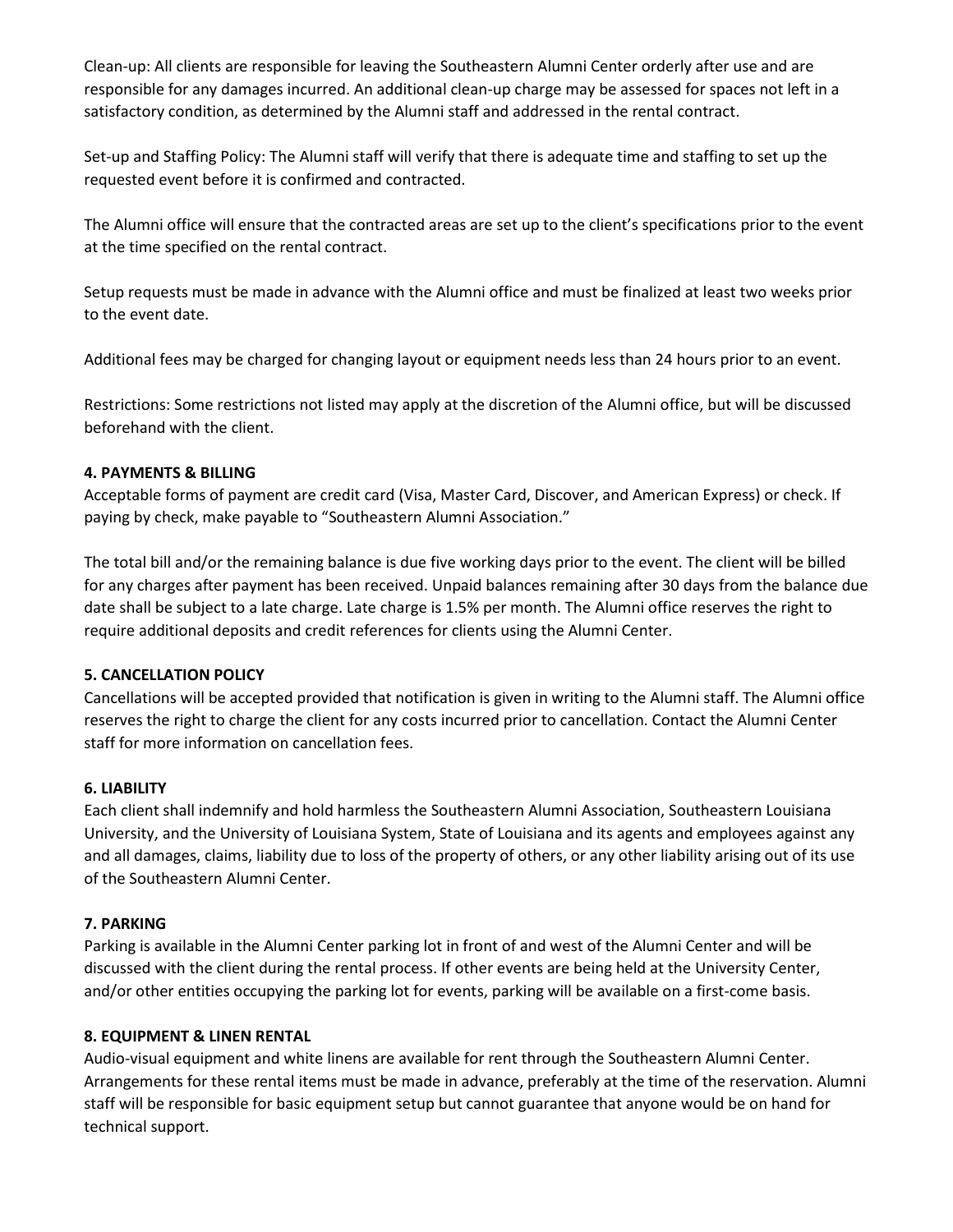All equipment and/or linens rented in the Alumni Center are the responsibility of the renter, who will be held responsible for damages incurred.

# **9. FOOD & BEVERAGE**

All food and beverages must be contracted through an approved Alumni Center caterer. No food or beverage may be brought to the Alumni Center from any other source, which includes personal baked/cooked items.

No china service (plates, silverware, goblets, and napkins) is provided by the Alumni Center.

Clients should work directly with the approved caterers for information regarding availability, pricing, and menus.

# **10. ALCOHOL**

Approval to serve alcohol must be obtained from the Alumni staff at the time of reservation. A request for alcoholic beverage service must be completed and submitted by the Alumni office to the University. The Southeastern Alumni Center strongly adheres to the laws and regulations of the State of Louisiana pertaining to service and the consumption of alcohol. If the event is approved for service of alcoholic beverages, the following requirements will govern the event:

All alcohol must be approved by both the Alumni Center and the University at least 2 weeks prior to the event.

Only persons of legal drinking age may possess, be served, or be permitted to consume alcoholic beverages.

When alcoholic beverages are served, non-alcoholic beverages and food must also be made available to guests.

#### **11. SMOKING**

The Southeastern Alumni Center and its grounds are smoke-free.

#### **12. SECURITY**

Certain events may require the services of University police officers at an additional charge to the client. This will be arranged by the Alumni staff if required for the event and added to the client's final invoice.

#### **13. DECORATIONS**

All decorations and furniture setups must be approved and coordinated in advance with the Alumni staff. Final furniture setups must be confirmed two weeks prior to the event.

Decorations may not be affixed to the walls, ceilings or doors of the Alumni Center unless approved in advance by the Alumni staff.

Nails, hooks, tacks, screws, and bolts may not be used on any surface, wall, floor, or furnishing at the Alumni Center. Painters' tape and Post-It flip chart pages are the only items that may be affixed to the wall.

No glitter, sprinkles, confetti, or fog machines will be allowed in the Alumni Center or exterior grounds.

No posters or banners will be permitted on the Southeastern Alumni Center building exterior or grounds without the consent of the Alumni staff.

Use of candles is restricted to enclosed flames (e.g. votive or hurricane lamp). The flame must be at least one inch from the top of the container or floating in water.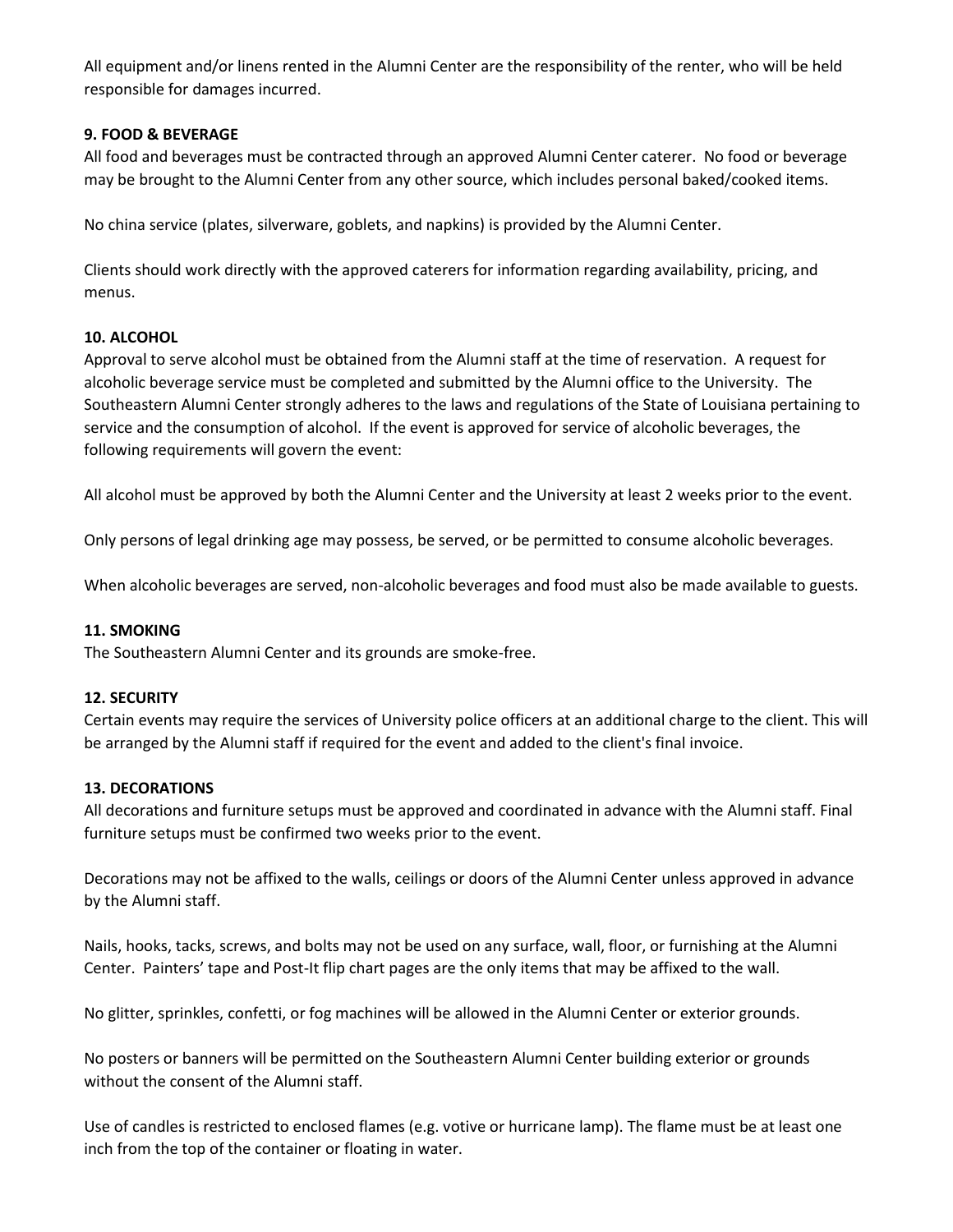The Southeastern Alumni Center staff reserves the right to prohibit use of other items, decorations, or equipment on Alumni Center property.

All decorations must be removed and cleaned up at the conclusion of the event.

# **14. DELIVERIES**

All deliveries must be coordinated through the Alumni staff. The Southeastern Alumni Association cannot assume any responsibility for items left by the caterer, rental company, or client.

#### **15. ENTERTAINMENT**

The use of live music, as well as sound amplification systems inside or outside the Alumni Center, is subject to the approval of the Alumni office.

# **16. AUTHORIZED AREAS**

Clients will have access to authorized areas only as specified in the Rental Contract.

The client, members, supporters, and participants will not have access to office spaces throughout the building, including the front desk reception areas during the contracted event. Computers, telephones, and other equipment in these offices and at the front desk are not available for event and/or participant use.

The client is responsible for keeping its various members, supporters, and participants within the authorized contracted areas.

The client or responsible party identified in the contract must be present for the specified time in the contract and will accept full responsibility for any damage and/or missing property.

The client is responsible for informing guests, volunteers, and participants, as well as all others involved with the event about the Southeastern Alumni Center policies and procedures.

#### **17. GROUNDS**

Use of the Southeastern Alumni Center grounds is restricted to groups that have reserved the space through the Alumni office. All guidelines pertaining to use of the interior rooms of the Alumni Center are also in effect for the outside grounds. Tents and other external needs must be arranged by the Alumni staff.

The following rules must be followed:

- No smoking on the grounds. Southeastern Louisiana University's campus and grounds are smoke free.
- Sound systems may not be used outside the Alumni Center without approval by the Alumni staff.
- Damages to the grounds will result in additional costs to the user.

#### **18. CHILDREN**

Children are welcome at the Southeastern Alumni Center. If the child is under 16 years of age, he/she must be under the supervision of a responsible adult at all times. All event attendees, including children, must limit their use of the Alumni Center to the designated area for the event and associated hallways and restrooms unless special arrangements have been made.

#### **19. ANIMALS**